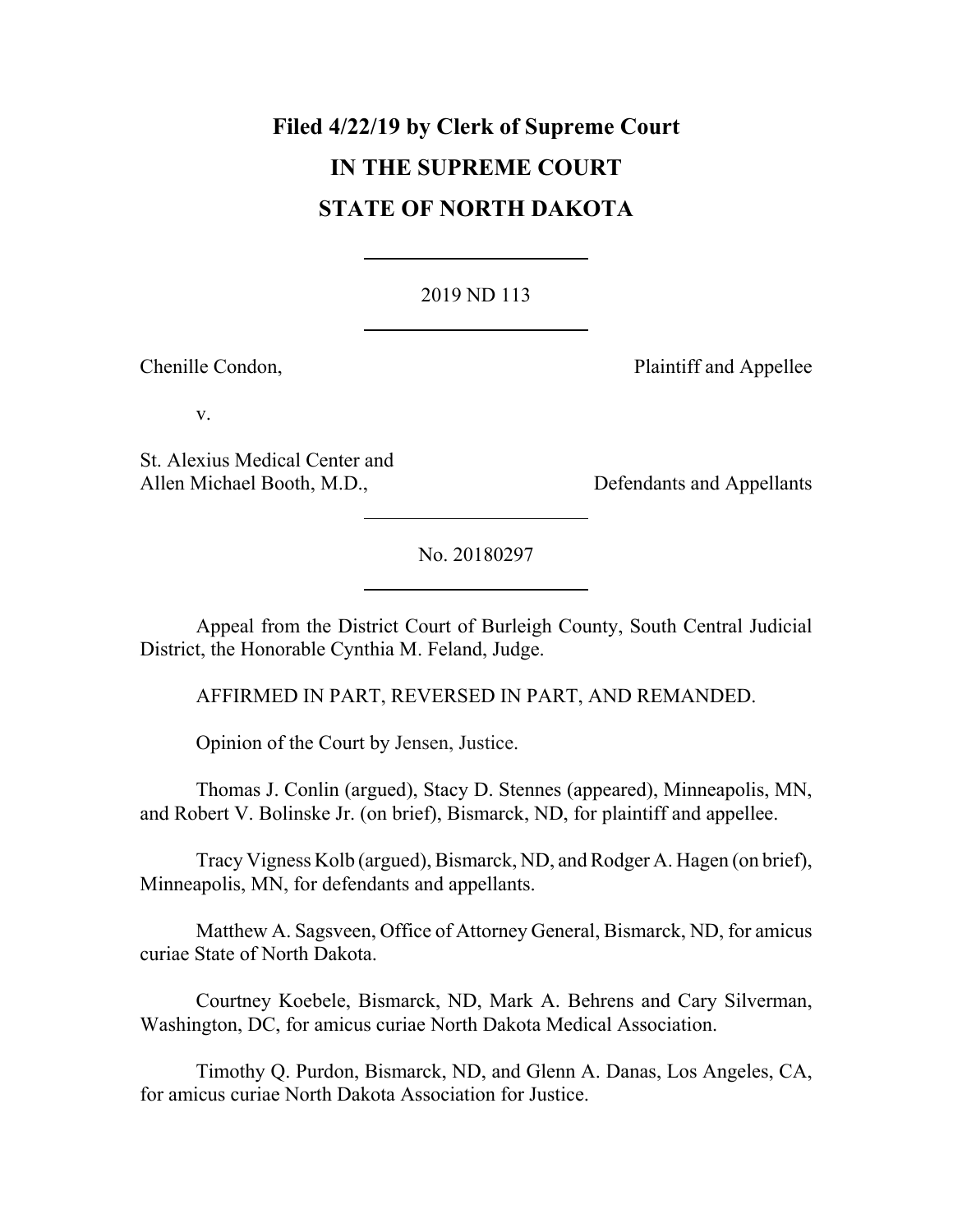# **Condon v. St. Alexius Medical Center [No. 20180297](http://www.ndcourts.gov/supreme-court/dockets/20180297)**

#### **Jensen, Justice.**

[¶1] Dr. Allen Booth and St. Alexius Medical Center appeal from a district court judgment finding North Dakota's noneconomic damages cap in medical malpractice cases unconstitutional. Dr. Booth and St. Alexius also argue the district court erred in denying a motion for a new trial. We reverse in part, affirm in part, and remand for a reduction of the award of noneconomic damages.

I.

[¶2] On May 29, 2012, Chenille Condon gave birth to a child at St. Alexius Medical Center. Within hours, Condon complained about chest discomfort and shortness of breath. A pulmonary embolism was suspected and testing was ordered in an effort to diagnose the issue. Testing revealed multiple pulmonary nodules in Condon's mediastinum. Condon was eventually referred to Dr. Booth for a mediastinoscopy for the purpose of collecting a larger tissue sample. The larger tissue sample was necessary for a definitive diagnosis.

[¶3] Not long into the procedure, an injury occurred to Condon's right innominate artery, resulting in life-threatening bleeding. Dr. Booth called for the assistance of a surgeon, and they repaired the injured vessel. After surgery, Condon was placed in intensive care where she had a stroke. The stroke was related to the injury that occurred during surgery. Condon underwent rehabilitation for several months.

[¶4] Condon filed a medical malpractice claim against Dr. Booth. After nine days of proceedings, the jury returned a verdict finding negligence and awarding Condon \$265,000 in past economic loss, \$1.735-million in future economic loss, \$150,000 in past noneconomic loss, and \$1.350-million in future noneconomic loss.

[¶5] Dr. Booth sought a reduction of noneconomic damages under N.D.C.C. § 32- 42-02, the noneconomic damages cap in medical malpractice actions, and a reduction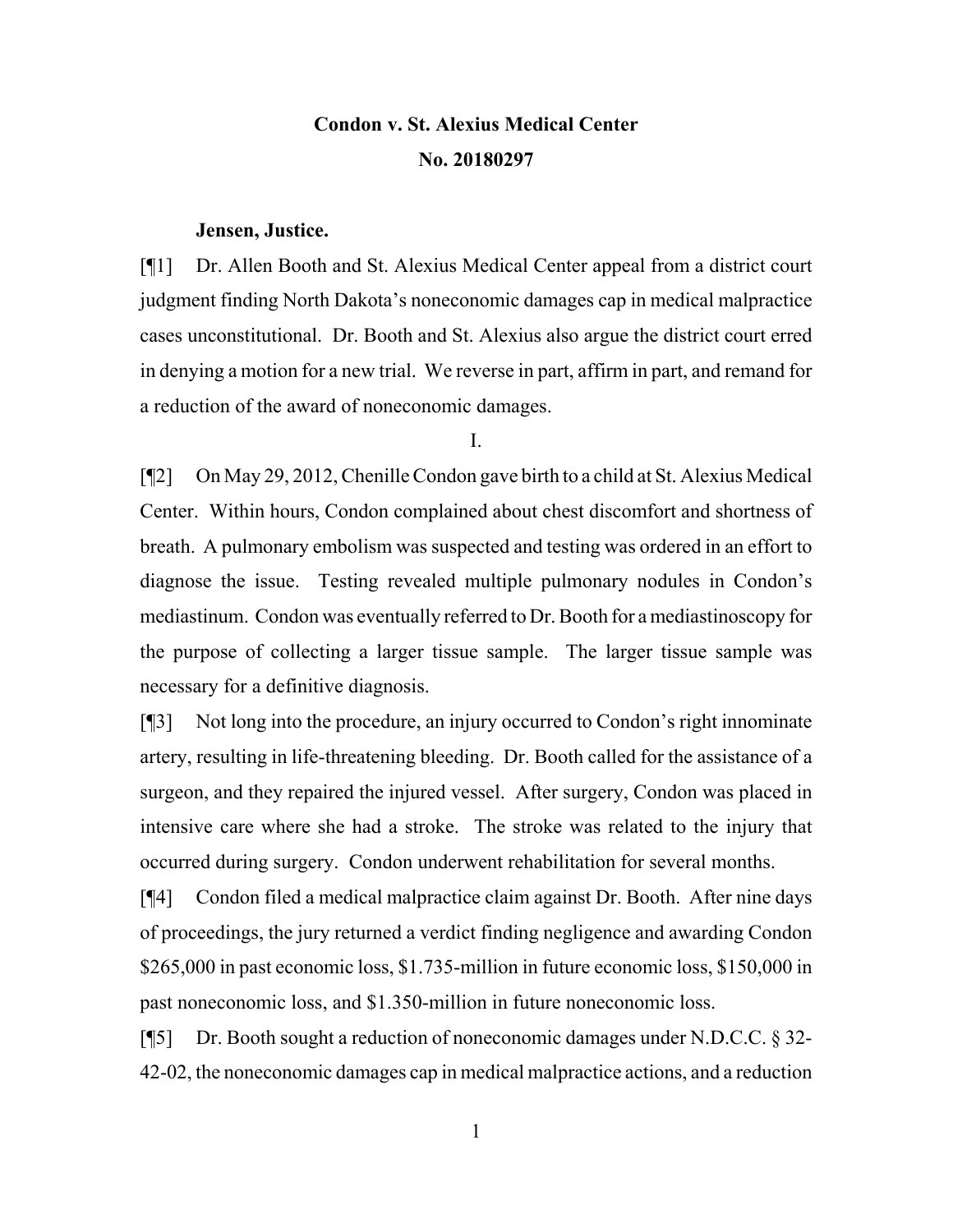of the past economic damages pursuant to the collateral-source rule, N.D.C.C. § 32- 03.2-06. Condon opposed the reductions and challenged the constitutionality of N.D.C.C. § 32-42-02. The district court granted Dr. Booth's motion with regard to the collateral-source reduction and, after finding N.D.C.C. § 32-42-02 unconstitutional on equal-protection grounds, denied the remainder of Dr. Booth's motion.

[¶6] Dr. Booth also sought a new trial or, in the alternative, a reduction in the verdict. The district court denied the motion for a new trial, but granted the request to reduce the past-economic-loss award to \$150,000.

II.

[¶7] Dr. Booth argues the district court erred in holding N.D.C.C. § 32-42-02 to be unconstitutional. In determining whether a statute is constitutional, we have stated:

Whether a statute is unconstitutional is a question of law, which is fully reviewable on appeal. All regularly enacted statutes carry a strong presumption of constitutionality, which is conclusive unless the party challenging the statute clearly demonstrates that it contravenes the state or federal constitution. The justice, wisdom, necessity, utility and expediency of legislation are questions for legislative, and not for judicial determination. This Court exercises the power to declare legislation unconstitutional with great restraint. Under N.D. Const. art. VI, § 4, this Court shall not declare a legislative enactment unconstitutional unless at least four of the members of the court so decide.

*Teigen v. State*, [2008 ND 88,](http://www.ndcourts.gov/supreme-court/opinion/2008ND88) ¶ 7, [749 N.W.2d 505](http://www.ndcourts.gov/supreme-court/opinion/749NW2d505) (citations and quotations omitted).

[¶8] "[A]n Act of the legislature is presumed to be correct and valid, and any doubt as to its constitutionality must, where possible, be resolved in favor of its validity." *S. Valley Grain Dealers Ass'n v. Bd. of Cty. Comm'rs*, [257 N.W.2d 425,](http://www.ndcourts.gov/supreme-court/opinion/257NW2d425) 434 (N.D. 1977). "A statute enjoys a conclusive presumption of constitutionality unless it is clearly shown that it contravenes the state or federal constitution." *Richter v. Jones*, [378 N.W.2d 209,](http://www.ndcourts.gov/supreme-court/opinion/378NW2d209) 211 (N.D. 1985).

[¶9] Article I, § 21, N.D. Const., has long been "viewed as our state constitutional guarantee of equal protection under the law." *Matter of Adoption of K.A.S.*, [499](http://www.ndcourts.gov/supreme-court/opinion/499NW2d558)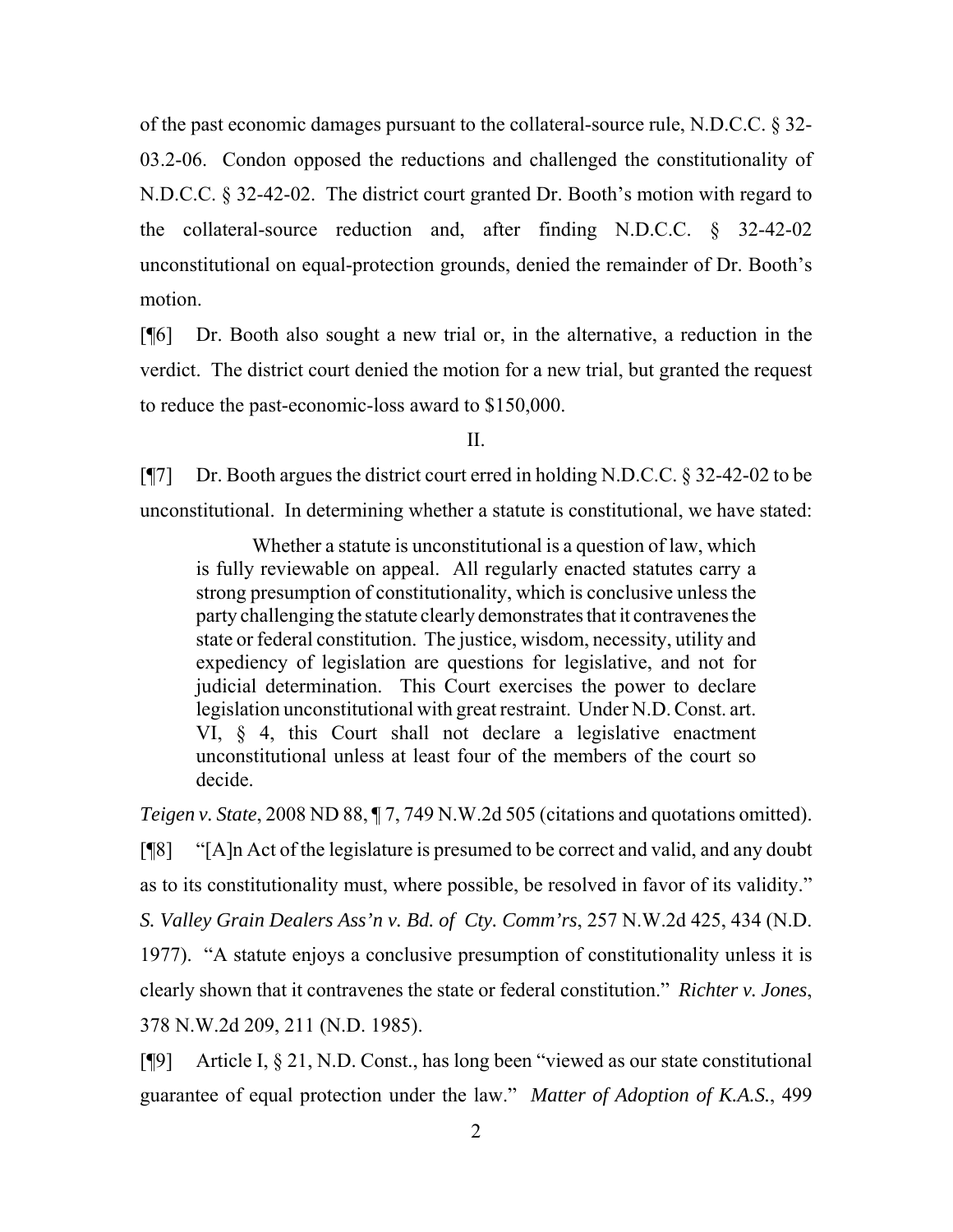[N.W.2d 558,](http://www.ndcourts.gov/supreme-court/opinion/499NW2d558) 563 (N.D. 1993). Under N.D. Const. art. I, § 21, not all legislative classifications are unlawful. This Court reviews the lawfulness of legislative classifications under three separate standards of review explained below.

[¶10] The standard of review of a question under equal-protection analysis is dependent on the type of classification. *Hanson v. Williams Cty.*, [389 N.W.2d 319,](http://www.ndcourts.gov/supreme-court/opinion/389NW2d319) 323 (N.D. 1986). When a classification involves a "fundamental interest" or is "inherently suspect," we will analyze these classifications under strict scrutiny. *Id.* When there is "an important substantive right" involved in the classification, an intermediate standard of review is applied. *Id*. at 325. Lastly, if there is no fundamental or important substantive interest involved, we will consider the classification under a rational basis standard, where the legislation will be sustained unless it is "patently arbitrary and bears no rational relationship to a legitimate government interest." *Id*. at 323. This level of scrutiny is generally applied when "statutory classifications [] involve economic or social matters and do not deprive a class of plaintiffs from access to the courts." *Bismarck Pub. Sch. Dist. 1 v. State*, [511](http://www.ndcourts.gov/supreme-court/opinion/511NW2d247) [N.W.2d 247,](http://www.ndcourts.gov/supreme-court/opinion/511NW2d247) 257 (N.D. 1994).

## III.

[¶11] In *Arneson v. Olson*, this Court held a previous statutory damage cap of \$300,000 in medical malpractice actions violated equal protection under the intermediate level of scrutiny. [270 N.W.2d 125,](http://www.ndcourts.gov/supreme-court/opinion/270NW2d125) 135-36 (N.D. 1978). The legislative goals of the prior statute included the availability of competent medical and hospital services at reasonable costs, the elimination of the expenses involved in nonmeritorious malpractice claims, the allowance of adequate compensation for patients with meritorious claims, and the encouragement of physicians to practice medicine in North Dakota. *Id.* at 127. We concluded there was not a sufficiently close correspondence between those goals and the statutory classification treating seriously injured victims of medical negligence different than other victims of medical negligence.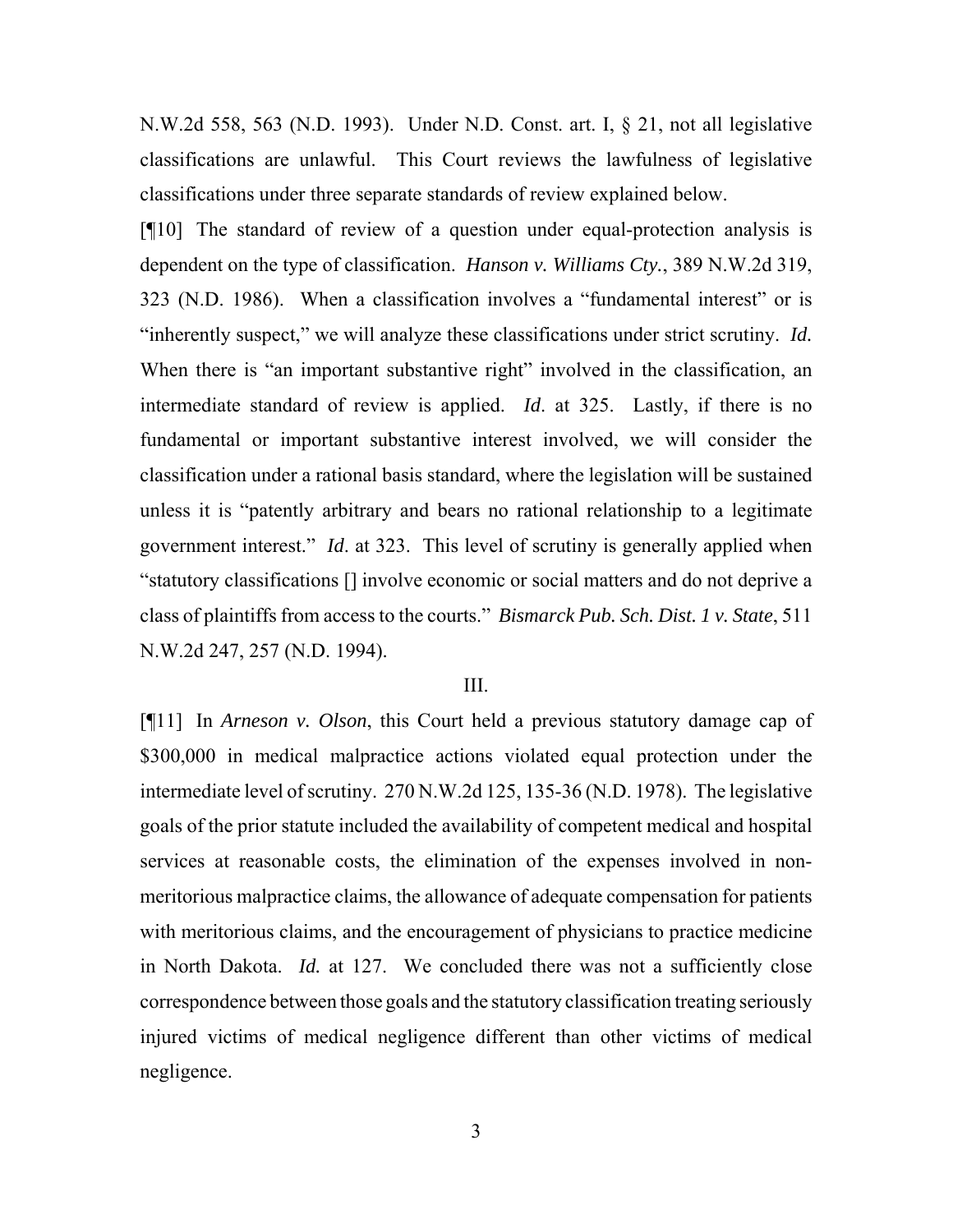#### [¶12] Section 32-42-02, N.D.C.C., the damage cap currently before this Court, reads:

With respect to a health care malpractice action or claim, the total amount of compensation that may be awarded to a claimant or members of the claimant's family for noneconomic damage resulting from an injury alleged under the action or claim may not exceed five hundred thousand dollars, regardless of the number of health care providers and other defendants against whom the action or claim is brought or the number of actions or claims brought with respect to the injury. With respect to actions heard by a jury, the jury may not be informed of the limitation contained in this section. If necessary, the court shall reduce the damages awarded by a jury to comply with the limitation in this section.

Condon argues N.D.C.C. § 32-42-02 is virtually identical to the damage cap invalidated in *Arneson*. However, there are fundamental distinctions. The *Arneson* cap limited a plaintiff's entire recovery to a maximum of \$300,000 for all damages incurred. Under N.D.C.C. § 32-42-02, there is no limit on the amount of damages a jury may award for economic damages such as future medical expenses or loss of wages. The *Arneson* Court was primarily concerned about the damage cap preventing injured individuals from recovering an amount that would satisfy their medical bills. *See Arneson*, 270 N.W.2d at 135-36. Because N.D.C.C. § 32-42-02 does not limit economic damages, the recovery of medical bills is not an issue under the current damage cap.

[¶13] Regardless of the distinctions between the prior and current damage caps, N.D.C.C. § 32-42-02 does limit recovery in a personal injury action. We have repeatedly recognized the right to recover for personal injuries is an important substantive right subject to the intermediate standard of equal-protection analysis. *Larimore Pub. Sch. Dist. No. 44 v. Aamodt*, [2018 ND 71,](http://www.ndcourts.gov/supreme-court/opinion/2018ND71) ¶ 49, [908 N.W.2d 442;](http://www.ndcourts.gov/supreme-court/opinion/908NW2d442) *Olson v. Bismarck Parks & Recreation Dist.*, [2002 ND 61,](http://www.ndcourts.gov/supreme-court/opinion/2002ND61) ¶ 17, [642 N.W.2d 864;](http://www.ndcourts.gov/supreme-court/opinion/642NW2d864) *Bouchard v. Johnson*, 555 N.W.2d 81, 87-88 (N.D. 1996); *Hanson*, 389 N.W.2d at 328*; Arneson*, 270 N.W.2d at 135-36. The intermediate level of scrutiny applies to our analysis of the damage cap in N.D.C.C. § 32-42-02 and requires a close correspondence between the statutory classification and legislative goals.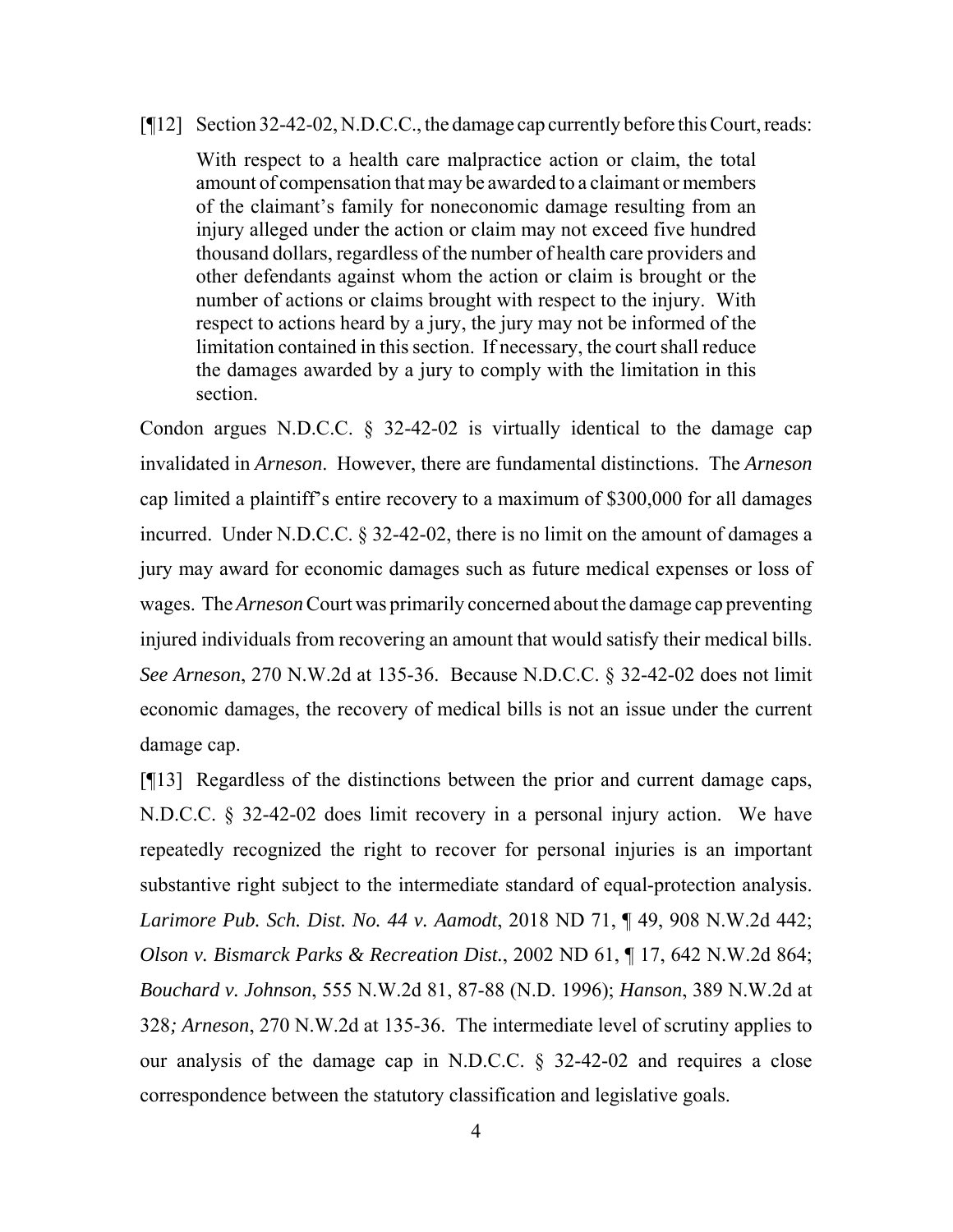[¶14] The legislature enacted N.D.C.C. § 32-42-02 in 1995 after a five-year study by a task force created to analyze and make recommendations regarding improvements to North Dakota's health care system. The goals of the task force were to (1) increase access; (2) control costs; and (3) to maintain or increase quality of health care in the state. Initially, the recommendation was to cap noneconomic damages at \$250,000, but was then changed to \$500,000 to "provide more equity" for seriously injured individuals who did not have significant wage losses to recoup. There was also testimony suggesting the goal of the cap was to stabilize the risk for insurance providers which would potentially have a beneficial effect on premiums. The operative question is whether the classification created by N.D.C.C. § 32-42-02 closely corresponds to these legislative goals.

[¶15] Many of the issues with the *Arneson* cap are also present in the current cap. The legislative history of N.D.C.C. § 32-42-02 does not provide evidence of extreme damages consistently being awarded in medical malpractice cases or skyrocketing malpractice insurance rates. Section 32-42-02, N.D.C.C., is supported by the general goals of the health care task force and testimony suggesting benefits to insurance rates may result from the cap. Further, many states that have enacted similar damage caps have created exceptions for egregious cases, Mich. Comp. Laws § 600.1483 (increase in the cap for severe injuries); tied the cap to average wages, Idaho Code Ann. § 6- 1603 (cap may increase or decrease based on the average annual wage); or revisited the amount of the cap on a regular basis, Wis. Stat. Ann. § 893.55 (damage cap revisited biannually).

[¶16] We conclude there is a close correspondence between the damage cap at issue in this case and legitimate legislative goals to satisfy the intermediate level of scrutiny under N.D. Const. art. I, § 21. In *Arneson*, we cited the "drastic limitation on recovery" that a \$300,000 cap on all damages in medical malpractice cases represented in finding the cap to be unconstitutional. 270 N.W.2d at 136. Here, the damage cap is not nearly as drastic. Section 32-42-02, N.D.C.C., does not prevent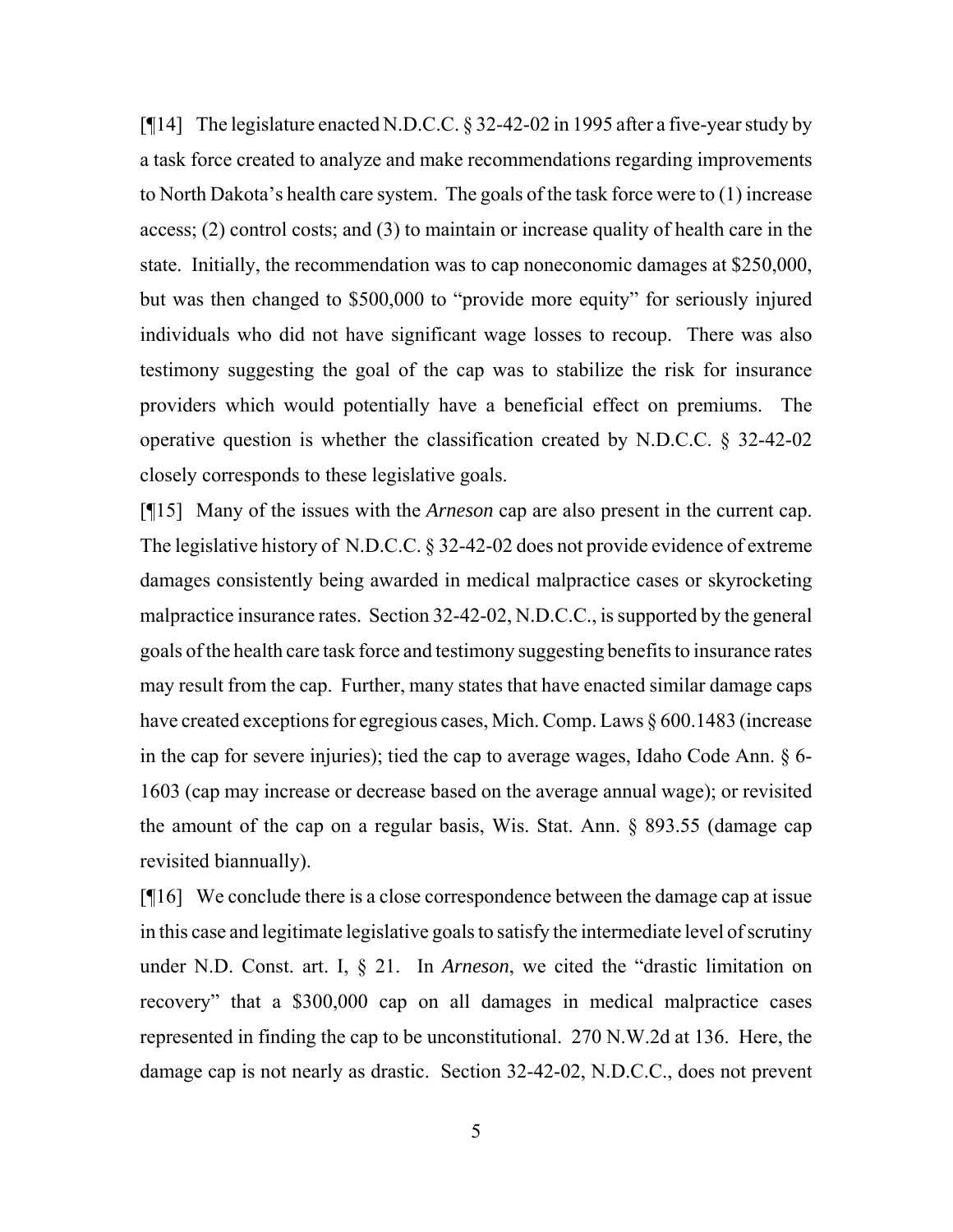seriously injured individuals from being fully compensated for any amount of medical care or lost wages. Instead, injured individuals are prevented from receiving more abstract damages in excess of \$500,000. The legislative goals of the *Arneson* cap and the cap under N.D.C.C. § 32-42-02 are similar, but the effect on potential recovery for injured individuals is not. We therefore conclude the damage cap in N.D.C.C. § 32-42-02 does not violate the equal-protection provisions of N.D. Const. art. I,  $\S 21$ and is not unconstitutional.

# IV.

[¶17] Dr. Booth argues the district court erred in not ordering a new trial because there were procedural irregularities, excessive damages, insufficient evidence to support the damages awarded, and prejudicial errors of law that occurred at trial. "A district court's decision whether to grant or deny a new trial under [N.D.R.Civ.P. 59\(b\)](http://www.ndcourts.gov/legal-resources/rules/ndrcivp/59) rests entirely within its discretion, and our review of a denial of a new trial motion is limited to deciding whether the court manifestly abused its discretion." *Carroll v. Carroll*, [2017 ND 73,](http://www.ndcourts.gov/supreme-court/opinion/2017ND73) ¶ 9, [892 N.W.2d 173.](http://www.ndcourts.gov/supreme-court/opinion/892NW2d173) "A district court abuses its discretion when it acts in an arbitrary, unreasonable, or unconscionable manner, when it misinterprets or misapplies the law, or when its decision is not the product of a rational mental process leading to a reasoned determination." *Id.*

#### A.

[¶18] Dr. Booth argues the district court erred in finding Condon established proper foundation for admission of the life care plan. Dr. Booth asserts the testimony of Dr. Andrews was too speculative to be considered by a jury. "[F]or a plaintiff to recover for future medical services, there must be substantial evidence to establish with reasonable medical certainty that such future medical services are necessary." *Erdmann v. Thomas*, [446 N.W.2d 245,](http://www.ndcourts.gov/supreme-court/opinion/446NW2d245) 247 (N.D. 1989). Testimony from a physician that a plaintiff's medical condition is permanent and would worsen is sufficient to establish foundation for future medical expenses. *South v. National R. R. Passenger Corp.*, [290 N.W.2d 819,](http://www.ndcourts.gov/supreme-court/opinion/290NW2d819) 842 (N.D. 1980).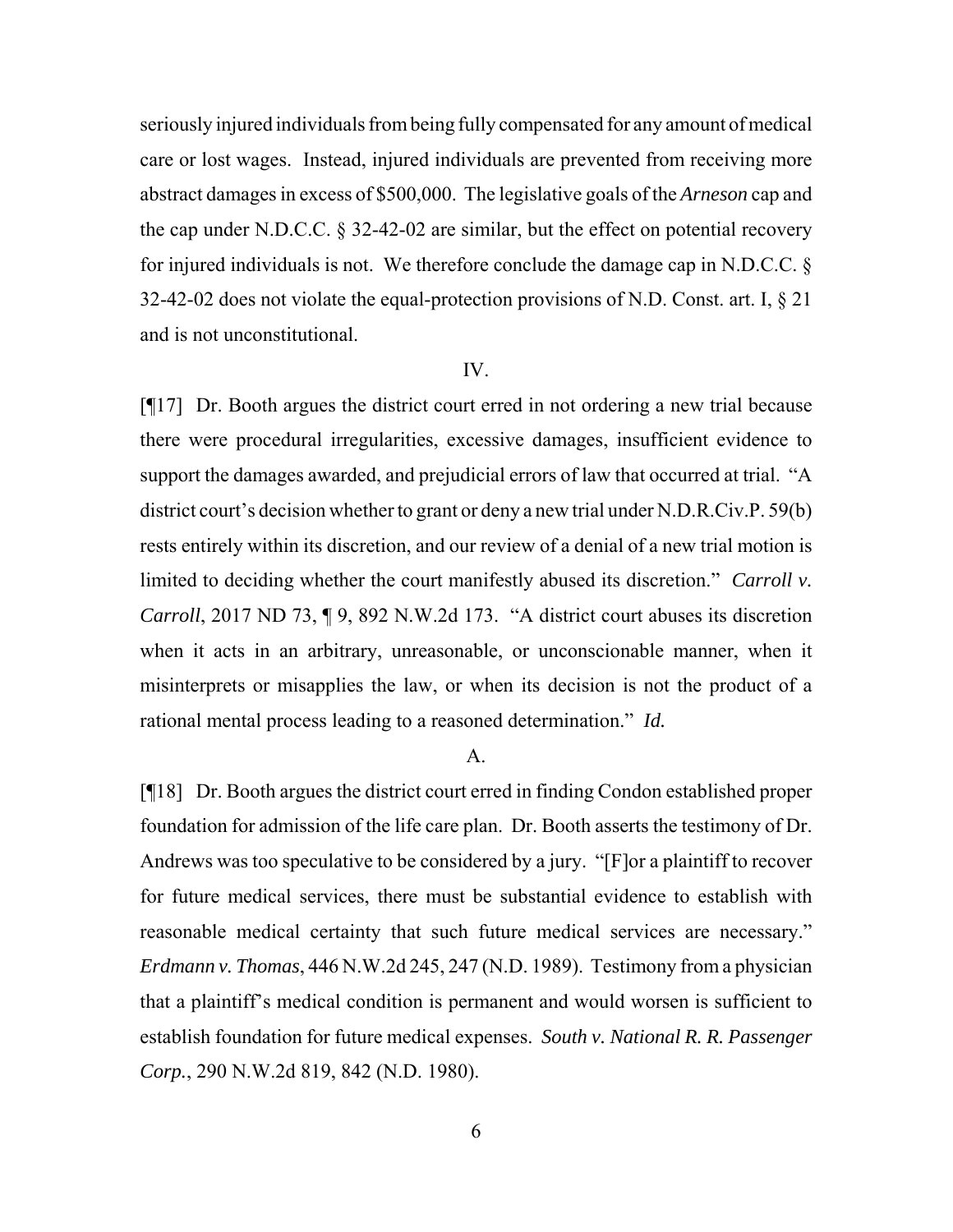[¶19] Here, while Dr. Andrews did refer to the plan as a recommendation, Dr. Andrews also testified he could give opinions about Condon's injury to a reasonable medical probability. Dr. Andrews went on to testify he had reviewed the life care plan and the recommendations contained were "medically necessary." Because there is testimony from an expert indicating Condon's future medical care recommended by the life care plan was necessary, the district court did not err in admitting the evidence and did not abuse its discretion by failing to order a new trial.

## B.

[¶20] Dr. Booth argues the district court erred in finding Condon laid proper foundation for prior medical expenses. "Evidence of medical expenses can be admitted without expert medical opinion that the expenses were necessitated by the defendant's conduct . . . ." *Schutt v. Schumacher*, 548 N.W.2d 381, 382-83 (N.D. 1996). Here, Condon testified she reviewed the medical bills and the bills were related to her stroke. This is proper foundation under *Schutt,* and the district court did not err in admitting the evidence and did not abuse its discretion by failing to order a new trial.

C.

[¶21] Dr. Booth argues Condon's counsel's repeated incidents of misconduct entitle him to a new trial. While Dr. Booth concedes none of these incidents would suffice as a basis for a new trial independently, he asserts that the totality-of-the-misconduct should result in a new trial. The alleged misconduct consists of asking impermissible questions of witnesses, inappropriate comments, and responding inappropriately to objections.

[¶22] New civil trials are rarely granted on the basis of attorney misconduct. *Fox v. Bellon*, 136 N.W.2d 134, 139-40 (N.D. 1965). When considering claims of prejudicial misconduct, courts consider the nature of the comments the jury heard, their probable effect on the jury in the context of the entire trial, and the district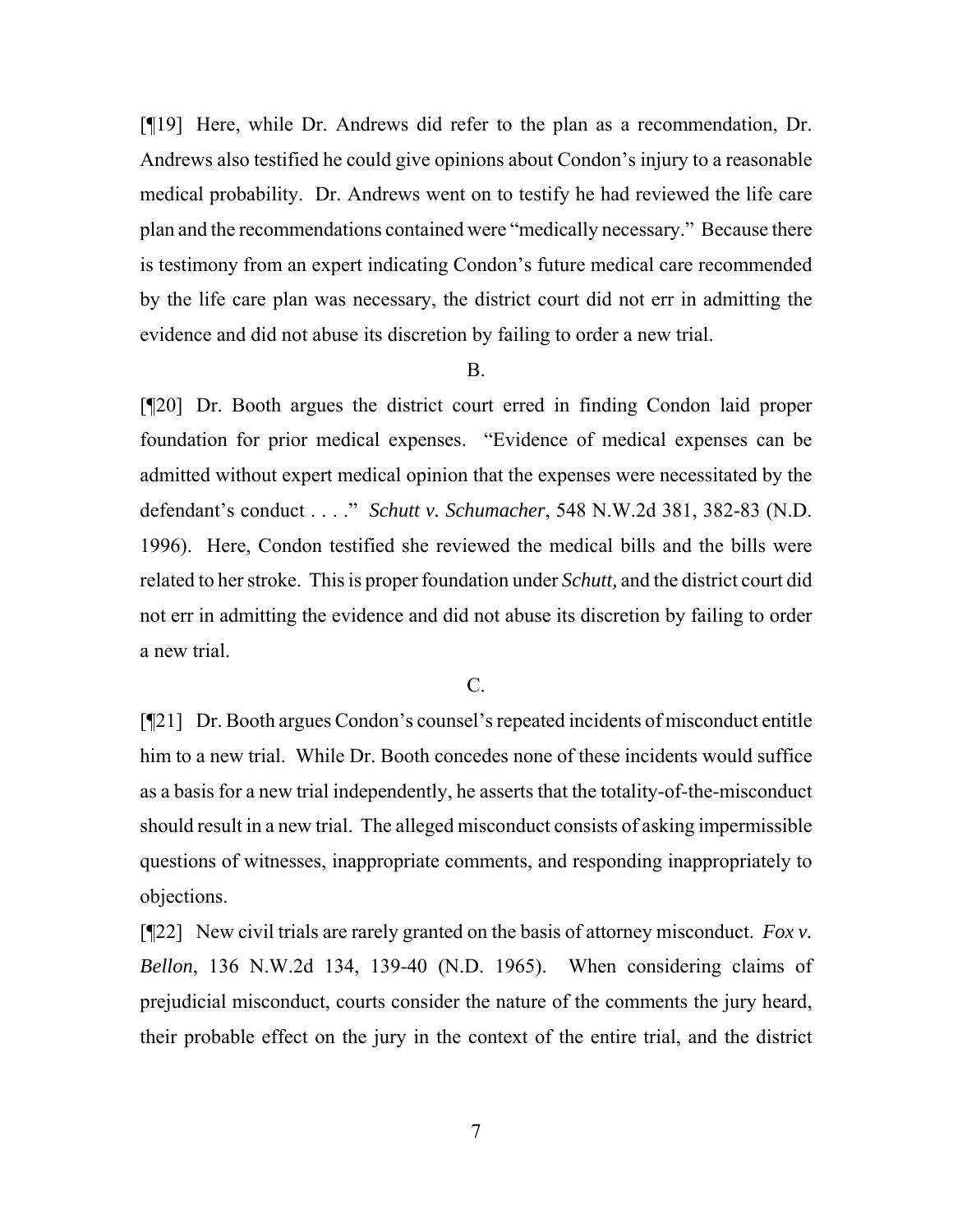court's instructions to the jury. *Holte v. Carl Albers, Inc*., [370 N.W.2d 520,](http://www.ndcourts.gov/supreme-court/opinion/370NW2d520) 527 (N.D. 1985). Here, the jury was given an instruction stating:

An attorney is an officer of the Court. It is an attorney's duty to present evidence on behalf of a client, to make proper objections, and to argue fully a client's cause. However, the argument or other remarks of an attorney . . . must not be considered by you as evidence.

If counsel or I have made any comments or statements concerning the evidence which you find are not supported by the evidence, you should disregard them and rely on your own recollection or observation.

If counsel has made any statements as to the law which is not supported by these instructions, you should disregard those statements.

[¶23] Dr. Booth's counsel reminded the jury of their duty multiple times. The district court also analyzed the effects of the alleged misconduct independently and collectively. The court was in a better position to determine the effects of the alleged misconduct and found any misconduct did not "rise to the level of a fundamental defect or occurrence in the proceedings." The court did not abuse its discretion by failing to order a new trial based on misconduct of Condon's counsel.

#### D.

[¶24] Dr. Booth argues the district court abused its discretion in denying a new trial on grounds the court inappropriately excluded relevant evidence about Condon. Dr. Booth asserts that limiting evidence regarding Condon's prior personal issues did not allow the jury an accurate account of Condon's pre-stroke life.

[¶25] Under [N.D.R.Ev. 401,](http://www.ndcourts.gov/legal-resources/rules/ndrev/40) relevant evidence means evidence that reasonably and actually tends to prove or disprove any fact that is of consequence to the determination of an action. Relevant evidence is generally admissible. [N.D.R.Ev.](http://www.ndcourts.gov/legal-resources/rules/ndrev/40) [402.](http://www.ndcourts.gov/legal-resources/rules/ndrev/40) A district court has discretion to determine whether evidence is relevant, and its decision will not be overturned on appeal absent an abuse of discretion. *Estate of Gassmann*, [2015 ND 188,](http://www.ndcourts.gov/supreme-court/opinion/2015ND188) ¶ 12, [867 N.W.2d 325.](http://www.ndcourts.gov/supreme-court/opinion/867NW2d325) Relevant evidence may be excluded if its probative value is substantially outweighed by the danger of unfair prejudice, confusion of the issues, or misleading the jury, or by considerations of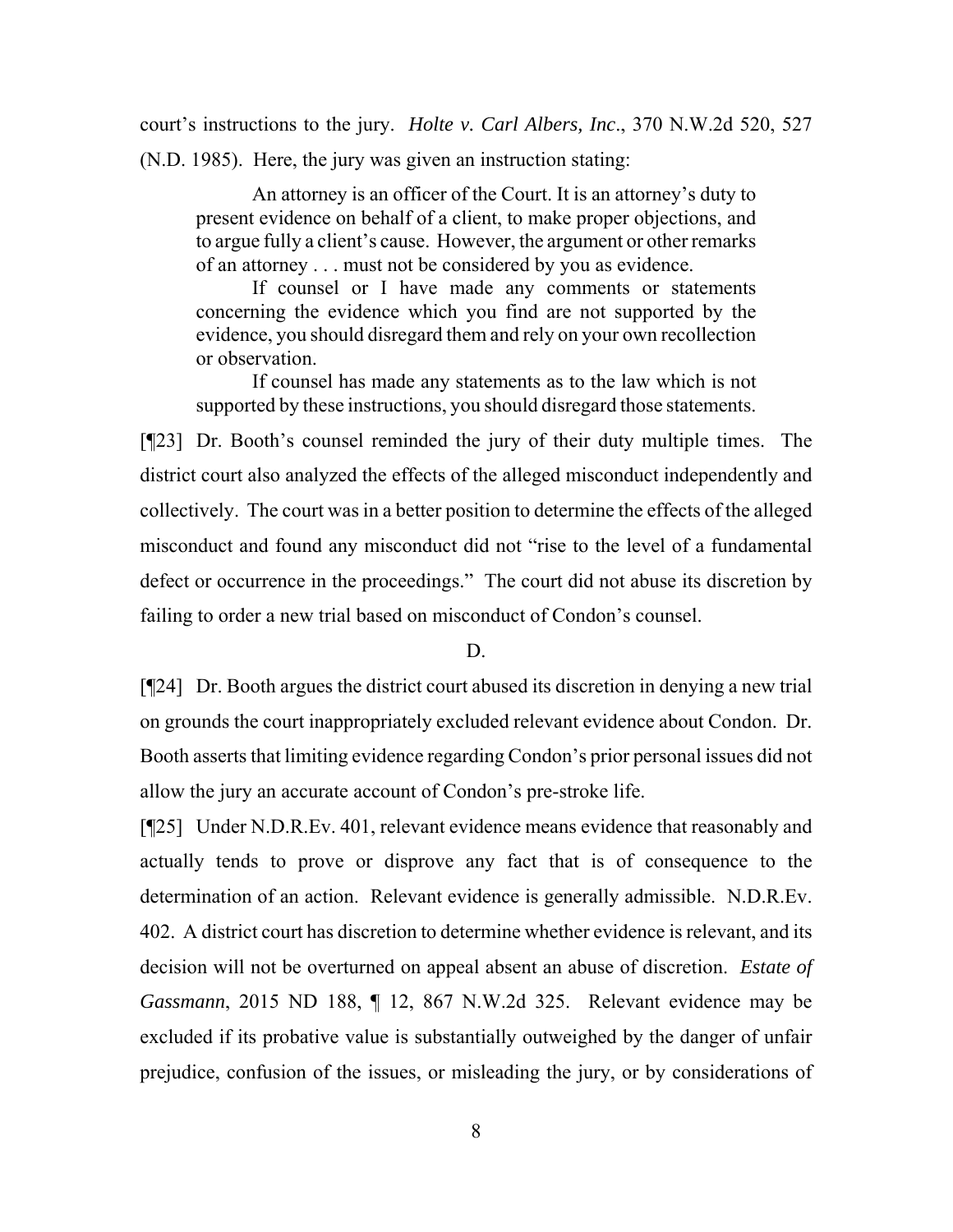undue delay, waste of time, or needless presentation of cumulative evidence. [N.D.R.Ev. 403.](http://www.ndcourts.gov/legal-resources/rules/ndrev/40) "A district court has discretion to balance the probative value of proffered evidence against the dangers enumerated in N.D.R.Ev. 403," and this Court reviews that determination under the abuse-of-discretion standard. *Gassmann*, at ¶ 12.

[¶26] Dr. Booth sought to introduce evidence concerning Condon's prior substance abuse and domestic issues. Condon's prior substance abuse and domestic issues were irrelevant to whether Dr. Booth was negligent. However, the information was relevant to damages incurred because it tended to make a fact of consequence (the damages sought) less likely to be accurate because there were barriers to Condon remaining continually employed. That being said, the district court noted [N.D.R.Ev.](http://www.ndcourts.gov/legal-resources/rules/ndrev/40) [403](http://www.ndcourts.gov/legal-resources/rules/ndrev/40) allows evidence to be excluded if unduly prejudicial. Here, there was a risk the jury would make judgments about Condon based on prior substance abuse and chaotic home life, instead of focusing on whether the doctor was negligent. Further, limited questioning about substance abuse and domestic problems was allowed when Condon or witnesses opened the door to these issues through their testimony. The district court did not abuse its discretion by excluding the evidence or by failing to order a new trial based on the exclusion of substance abuse and domestic issues.

E.

[¶27] Dr. Booth argues the district court erred in allowing neuropsychologist Dr. Rodney Swenson to provide medical-opinion testimony. Dr. Booth asserts Dr. Swenson's testimony concerned an area beyond his area of expertise because he does not have a medical degree, and this error entitles him to a new trial.

[¶28] Dr. Swenson testified regarding Condon's MRI. Dr. Swenson is a clinical neuropsychologist who regularly reviews MRI's as part of his profession. Expert testimony is admissible whenever specialized knowledge will assist the trier of fact. *Kluck v. Kluck*, [1997 ND 41,](http://www.ndcourts.gov/supreme-court/opinion/1997ND41) ¶ 7, 561 N.W.2d 263. "Whether a witness is qualified as an expert and whether the testimony will assist the trier of fact are decisions largely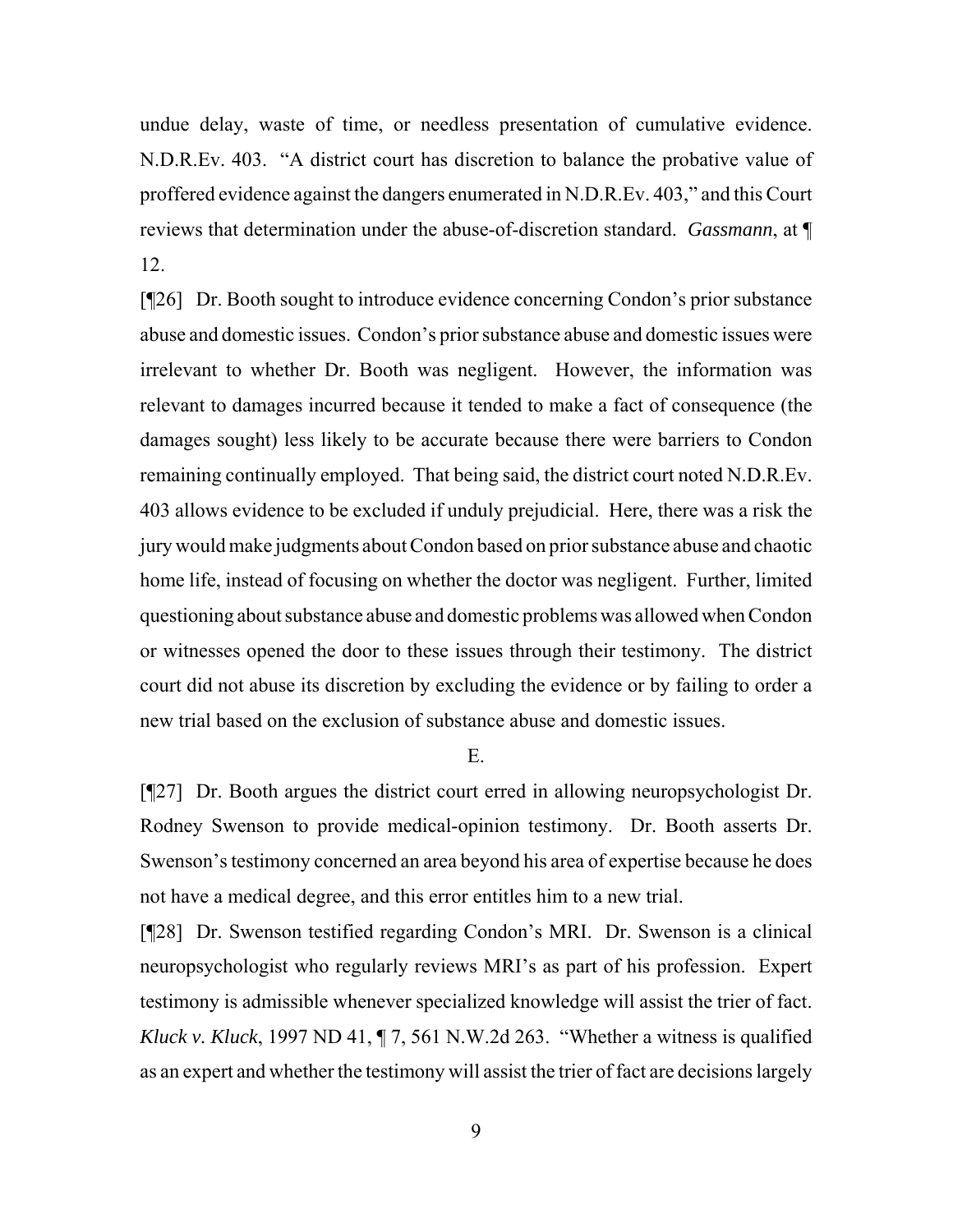within the sound discretion of the trial court." *Id.* A decision to admit expert testimony is reviewed for abuse of discretion only. *Id.* A trial court "does not abuse its discretion by admitting expert testimony whenever specialized knowledge will assist the trier of fact, even if the expert does not possess a particular expertise or specific certification." *Myer v. Rygg*, [2001 ND 123,](http://www.ndcourts.gov/supreme-court/opinion/2001ND123) ¶ 15, [630 N.W.2d 62.](http://www.ndcourts.gov/supreme-court/opinion/630NW2d62) [Rule 702,](http://www.ndcourts.gov/legal-resources/rules/ndrev/70) [N.D.R.Ev.,](http://www.ndcourts.gov/legal-resources/rules/ndrev/70) "envisions generous allowance of the use of expert testimony if the witness is shown to have some degree of expertise in the relevant field." *Kluck*, at ¶ 7. [Rule 702, N.D.R.Ev.,](http://www.ndcourts.gov/legal-resources/rules/ndrev/70) "does not require licensure in a particular field" to qualify as an expert. *Kluck* at ¶ 9. Instead, it "recognizes it is the witness's actual qualifications that count by providing that an expert can be qualified by knowledge, skill, experience, training, or education." *Myer*, at ¶ 14.

[¶29] Here, Dr. Swenson had experience analyzing MRI's and his opinion would have been helpful to the trier of fact with regard to the effects of Condon's stroke. Dr. Swenson's lack of a medical degree goes to the weight the trier of fact assigns to the testimony, but does not make the testimony inadmissible. Dr. Booth questioned Dr. Swenson's credentials on cross-examination and also introduced his own expert to contradict Dr. Swenson. The jury was then able to give whatever weight they believed appropriate to the testimony. The district court did not err in allowing Dr. Swenson to provide opinion testimony and did not abuse its discretion in failing to order a new trial.

F.

[¶30] Dr. Booth argues there is insufficient evidence to support the jury's verdict and that the verdict is excessive. A court should not disturb a jury's damages verdict unless it is so excessive or inadequate as to be without support in the evidence. *Stoner v. Nash Finch, Inc.*, [446 N.W.2d 747,](http://www.ndcourts.gov/supreme-court/opinion/446NW2d747) 753 (N.D. 1989). In determining the sufficiency of the evidence to support a jury's award of damages, the court must view the evidence in the light most favorable to the verdict. *Olmstead v. First Interstate Bank*, [449 N.W.2d 804,](http://www.ndcourts.gov/supreme-court/opinion/449NW2d804) 807 (N.D. 1989). Where the verdict is "reasonably within the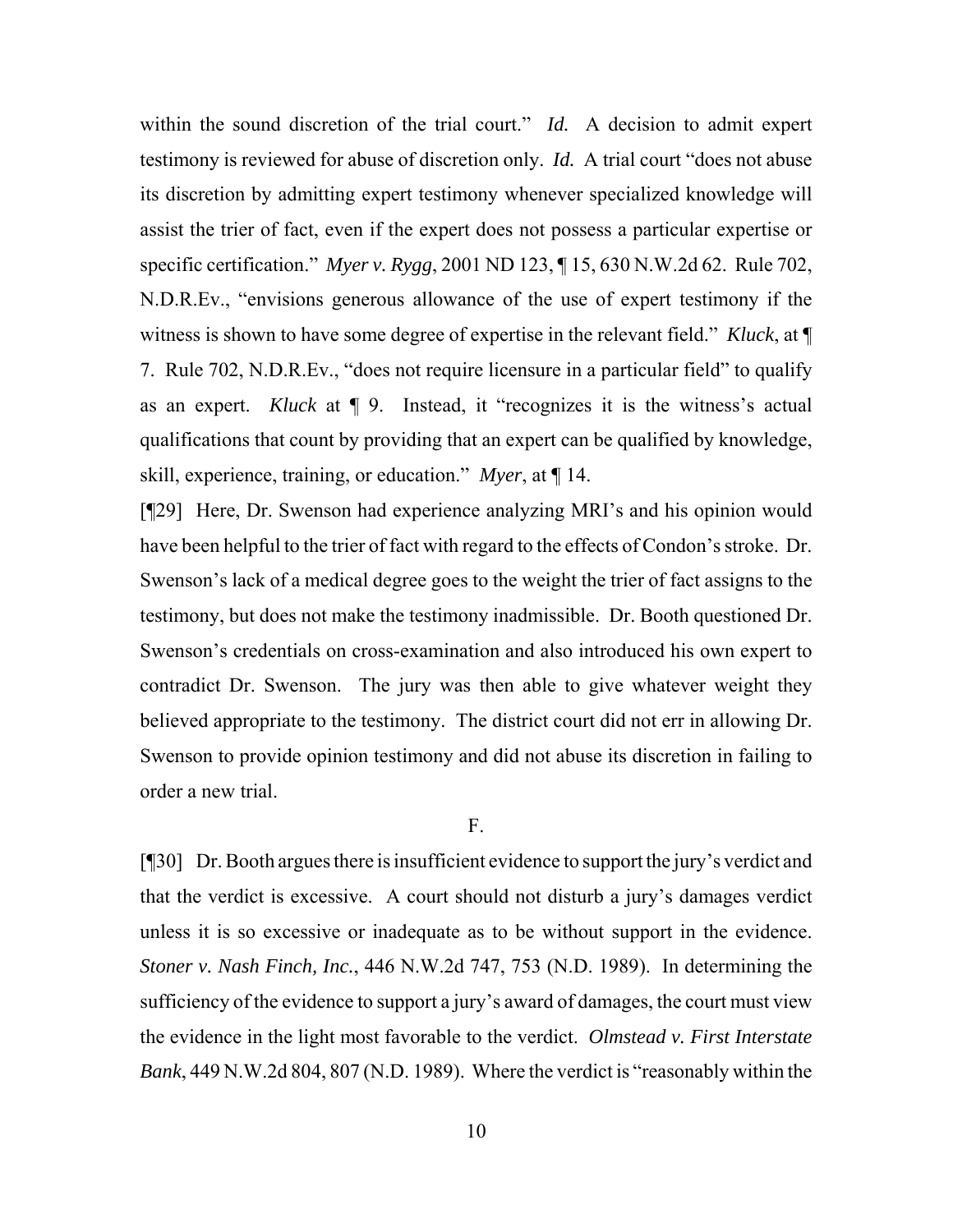scope of the evidence presented and the instructions of the court[,]" the plaintiff is entitled to have judgment entered upon the jury's verdict. *Neidhardt v. Siverts*, 103 N.W.2d 97, 101 (N.D. 1960).

[¶31] Here, the jury heard testimony about Condon's medical bills and potential lost wages. The jury also heard testimony regarding the effects the incident had on Condon's day-to-day life. While the verdict is large, the damages are within the range of the evidence the jury heard at trial. The damages are also reasonable considering the testimony evidencing the devastating effect the injury had on Condon's life.

[¶32] Dr. Booth also motioned the district court for a remittitur. This Court has previously stated:

If the size of the verdict in relation to the injury sustained is so excessive as to demonstrate to the court that the jury has been misled by passion or prejudice in determining the amount of damages, the trial court should grant a new trial or reduce the verdict, and, in a case where it appears that the passion and prejudice affected only the amount of damages allowed, and did not influence the findings of the jury on other issues in the case, the error resulting from the excessive damages may be corrected either by the trial court or by this court on appeal by ordering a reduction of the verdict in lieu of a new trial, or by ordering that a new trial [b]e had unless the party in whose favor the verdict was given remit the excess of damages.

*Neidhardt*, 103 N.W.2d at 100.

[¶33] Here, as discussed above, the verdict was substantial, but not excessive. The damages awarded were within the range of the evidence presented, and Condon's life was significantly affected by what the jury determined to be medical negligence. The verdict was not so excessive or inadequate as to be without support in the evidence, and the district court did not err in failing to reduce the damages awarded or abuse its discretion by failing to order a new trial.